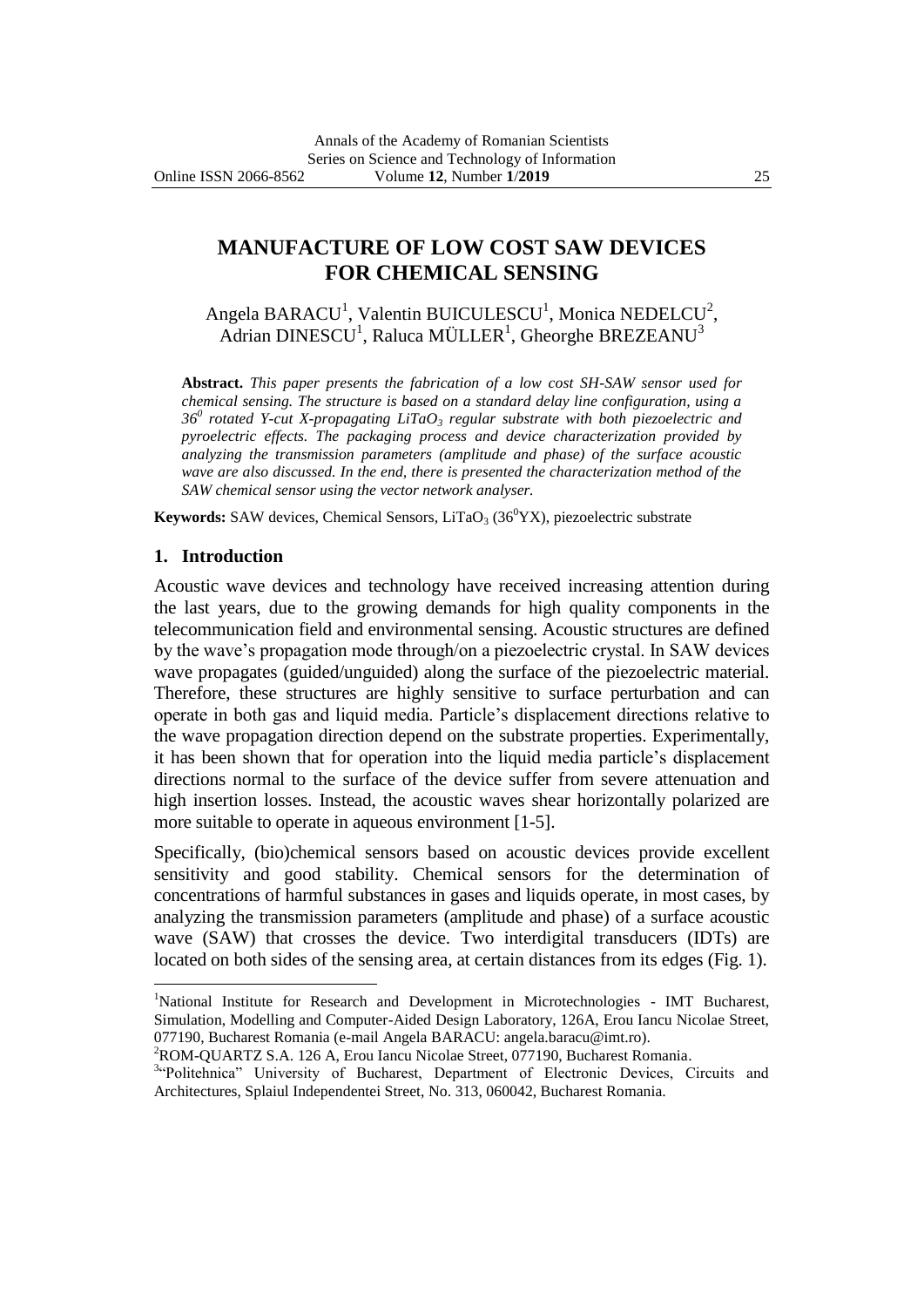

**Fig. 1.** Structure of a transmission type SAW sensor.

A material with controlled adsorbing properties for the specific analyte is deposited over the sensing area. The acoustic wave launched by one IDT travels through the sensing area, hence the parameters of the acoustic wave at the terminals of the second IDT are modified under the influence of the actual transmission conditions. The analysis of these parameters provides data on the magnitude of the parameters that have influenced the propagation.

### **2. SAW chemical sensor development**

The attenuation of the acoustic wave is highly dependent on piezoelectric material. The attenuation increases especially in the case of propagation over long distances relative to the acoustic wavelength. It is therefore essential that the intrinsic loss over the piezoelectric material is as small as possible [6]. The best performing materials from this point of view are quartz  $(SiO<sub>2</sub>)$ , lithium tantalate  $(LiTaO<sub>3</sub>)$ , lithium niobate (LiNaO<sub>3</sub>), zinc oxide (ZnO) and aluminium nitride (AlN) [7].  $LiTaO<sub>3</sub>$  is the most suitable for operating in liquid media, especially due to its dielectric permittivity  $(\varepsilon_r)$ , which is closer to that of water. The wave's propagation mode through this material is shear-horizontal (SH), with 4112 m/s typical velocity.  $LiTaO<sub>3</sub>$  wafers can be produced with various specifications, such as "black" wafers, with free of pyroelectric discharge, or higher physical strength to withstand processing during manufacture. The high prices of these wafers result in increased costs of the final product. Therefore, our work focuses mainly on manufacturing of SAW chemical sensors using regular  $36^{\circ}$ YX LiTaO<sub>3</sub> substrate wafers, with both piezoelectric and pyroelectric properties, (whose cost is relatively lower compared to black "wafers), using compatible IC processes as well.

### **2.1 Design technique**

The SAW structure is based on a delay line configuration. Both IDTs have 50 finger pairs, ordered in single-finger configuration with 8.5 µm electrode and gap width. The sensing aria placed between IDTs is 9 mm<sup>2</sup>. The device operating frequency is 120 MHz for LiTaO<sub>3</sub> 36°Y–cut substrate orientation [8].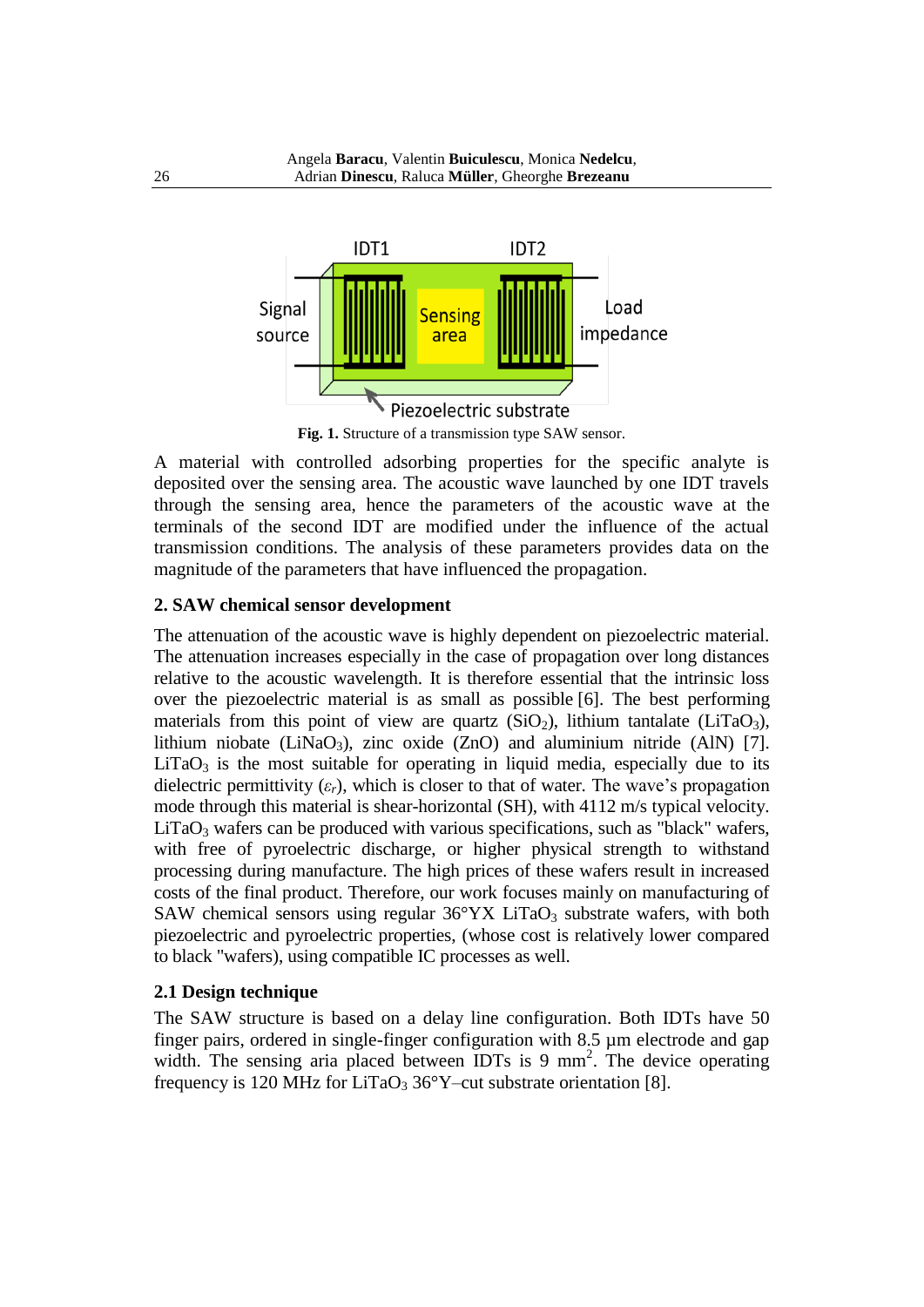Three photolithographic masks were designed using CleWin software for device fabrication. The first mask is used to define the metallic interdigital transducers. The aim of the second mask is to configure the sensing area placed between the IDTs. At the end of the fabrication flow, the third mask is used to give the access to the device pads.

## **2.2 Technological considerations**

The fabrication flow started with the wafer's cleaning process. The first stage consisted in the immersion of the  $LiTaO<sub>3</sub>$  substrate in piranha solution (mixture of  $H<sub>2</sub>SO<sub>4</sub>$  and  $H<sub>2</sub>O<sub>2</sub>$ ), for removing the [organic](https://en.wikipedia.org/wiki/Organic_compound) residues. This process has been achieved during 20 minutes at lower temperature, i.e.  $40^{\circ}$ C instead of 110°C, as required by the pyroelectric effect of the substrate. An oxygen plasma cleaning was afterwards performed for surface activation. Using the first photolithographic mask the substrate was prepared for the lift-off process. Using an Electron Beam Evaporation system (Temescal FC-2000), the metallic Cr/Au thin films have been deposited. The 10 nm thickness thin film of chromium has been used as adhesion layer, while the 100 nm thickness gold film was chosen as structural material due to its excellent antibodies immobilization properties. The IDTs pattern has been obtained by dissolving the sacrificial photoresist layer in acetone.

The following important process of the fabrication flow was the deposition of the guiding layer, whose aim is to keep the wave at the surface of the piezoelectric material, in order to increase the sensor's sensitivity. A silicon dioxide layer of 2 μm thickness has been deposited for this purpose. Due to the pyroelectric phenomenon present in the LiTaO<sub>3</sub> substrate, the  $SiO<sub>2</sub>$  layer has been deposited using PECVD method, which offers the advantage of low temperature deposition (200 ºC -400 ºC). The acoustic wave propagation velocity in the waveguiding layer (2850 m/s) is lower than in the LiTaO<sub>3</sub> piezoelectric substrate (4112 m/s), which makes it suitable for the proposed application [9]. In addition, the  $SiO<sub>2</sub>$  layer deposited over the already patterned IDTs ensures the elements' isolation. After IDTs covering with silicon dioxide, a second Cr/Au metallic film with 10/100 nm thickness has been deposited via evaporation technique, in order to define the detection area. The patterning process has been achieved using the second photolithographic mask. In the end of the fabrication process, to provide the access to the SAW device pads, the oxide that masks the corresponding areas is removed using the last photolithographic mask. The delay line configuration is commonly used for SAW chemical/bio sensors and the device characterization is provided by vector network analysers (VNAs). Transmission parameters (amplitude and phase) of the surface acoustic wave are considered for this purpose. Moreover, by using low temperature IC technology processes we overcome the pyroelectric effect presents in LiTaO<sub>3</sub> piezoelectric substrate and obtained a high reproducibility of the structures.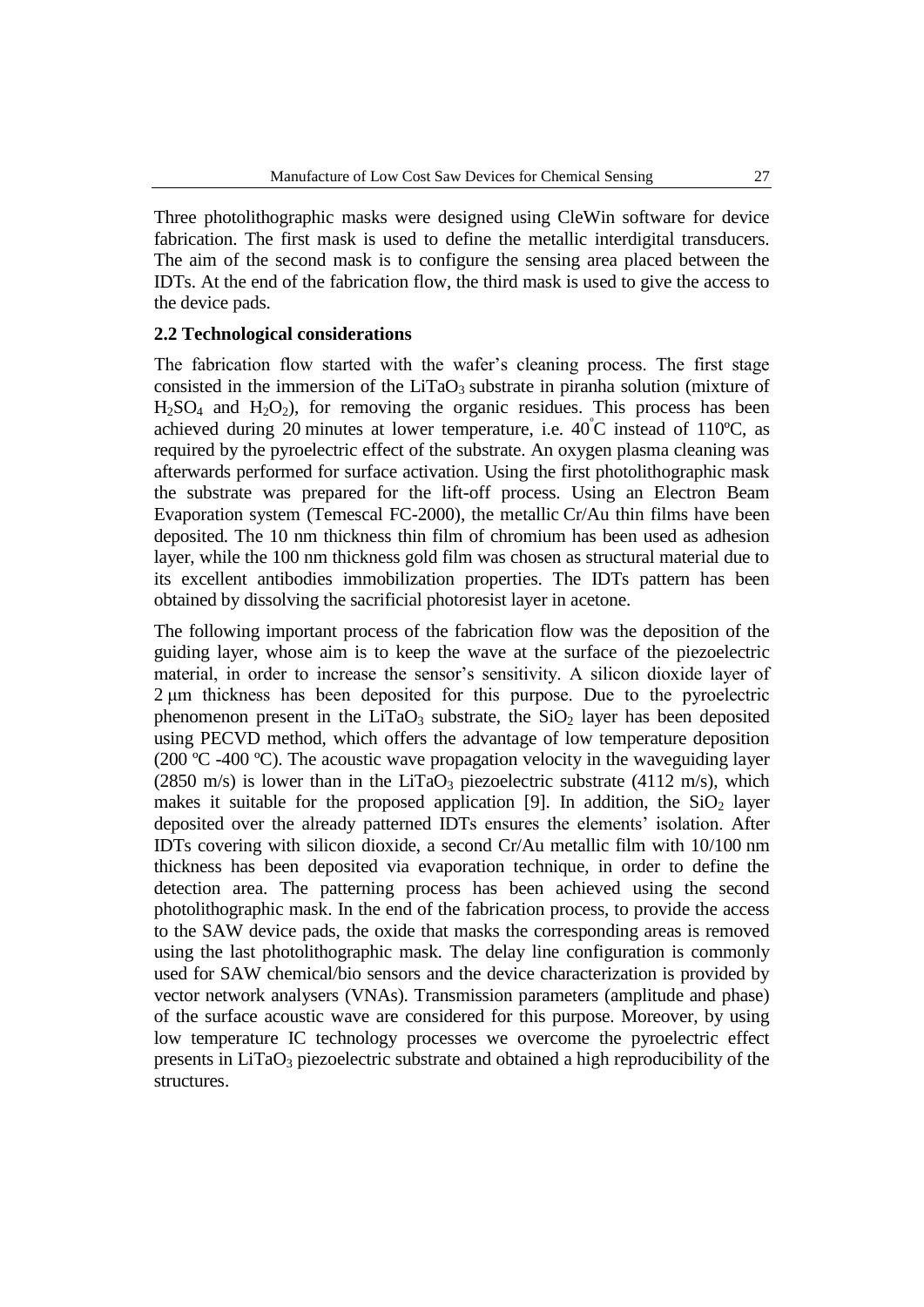## **2.3 Packaging process**

The packaging process followed two main directions: (i) the electrical connection of the chip to the package, and (ii) the sensor adapting to the liquid medium. The metallic package has four terminals insulated by means of glass beads supporting the terminals. This model is compatible with high frequency operation because the glass has low losses [10], and the beads are 1.5 mm long.

Connections between the chip pads and the package terminals have been realized using 25 μm diameter gold wires (a SEM detail is shown in Fig. 2.a). To use the SAW sensor for chemical sensing it was designed a sample holder consisting of a polymer body provided with a small cylindrical cavity for liquid retention and a rubber gasket for sealing the sample contact area; both the mechanical elements are chemically inert to aqueous solutions. The packaged sensor, assembled on a test fixture with microstrip transmission lines for connections to the VNA, and the liquid sample holder are presented in Fig. 2.b.



**Fig. 2.** SAW chemical SH-SAW sensor packaging: (a) Pad connection to the package terminals; (b) Liquid sample positioning [11].

## **3. Experimental results**

Accurate measurements of the transmission parameters are provided by laboratory grade VNAs, e.g. the models 37397D and MS46122A (from Anritsu) existing at IMT Bucharest. This equipment is capable to cover extremely large frequency bands with excellent resolution of the complex network parameters. Errors due to the measuring cables, adapters, and other accessories inserted within the RF signal path are "absorbed" during calibration procedures, by means of proper calibration devices.

Before their using in measurements, the sensors must pass through a calibration procedure, required to take into consideration the effect of the material properties and manufacturing tolerances. After RF calibration, the sensing devices are ready for regular measurements.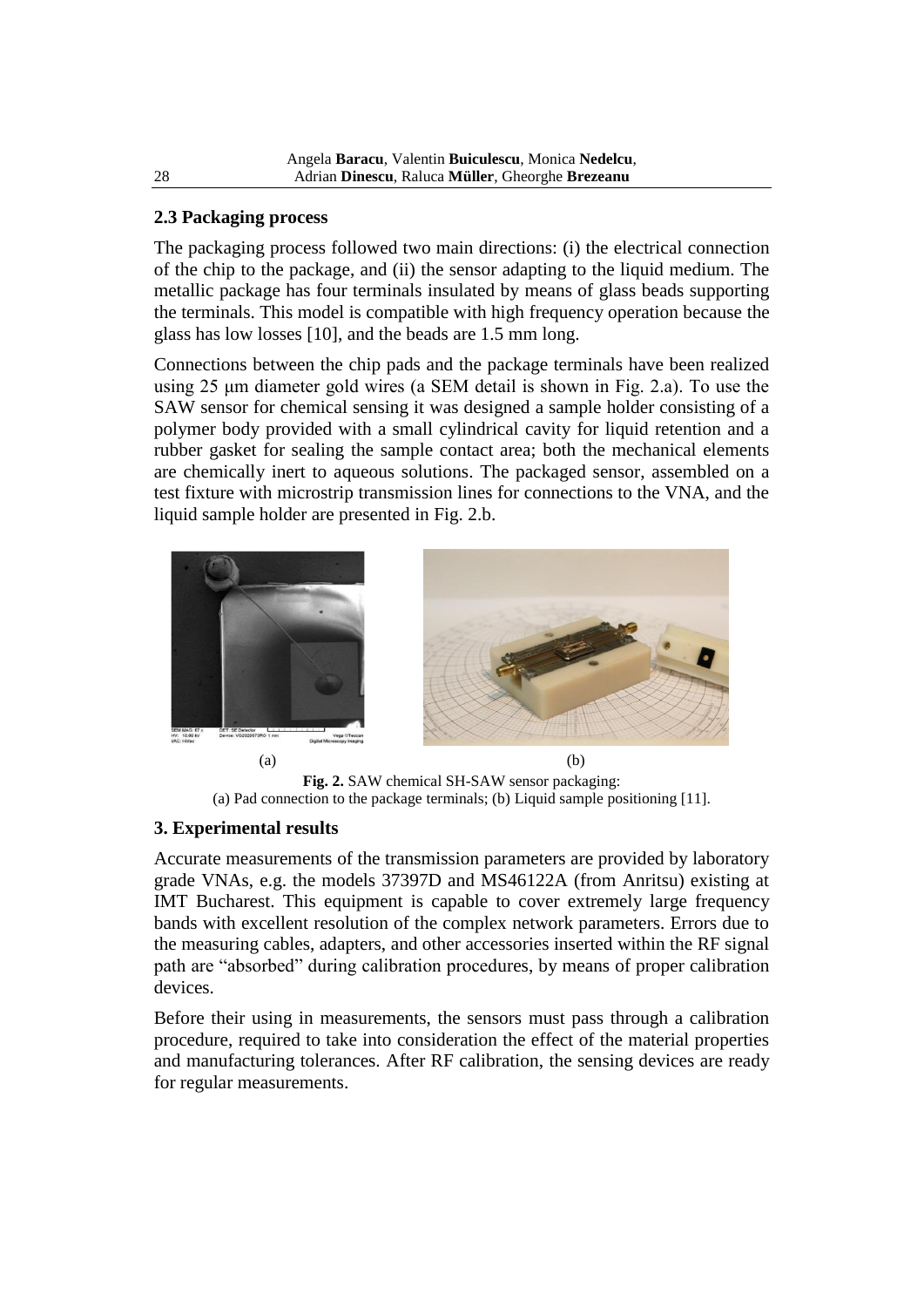The calibration task is carried out under controlled conditions with respect to the sensitive layers and the state of aggregation of the substance to be detected:

- the measuring cell is filled with a reference liquid solution that does not contain substances that could interact with the sensitive layer, or
- the measuring cell is introduced into a hermetic chamber with a known concentration of the *gas* type to which the cell is sensitized.



**Fig. 3.** Phase shift  $\Delta \varphi$  of the transmission parameter observed as phase difference between empty cell (reference value) and in presence of the analyte.

The main parameters associated to the phase of the electrical signal used during measurements are presented in Fig. 3. The traces corresponding to the cell filled with (i) the reference solution (*reference phase*) and (ii) sample of controlled concentration of the analyte (*measured phase*) are compared on the same graph. Since the phase representations have abrupt transitions for each  $+180^{\circ}$ change-over, the test frequency has to be properly selected over the experimental graph for avoiding any misinterpretation.



**Fig. 4.** Phase changes due to variable concentration of the specific analyte.

In case of cell calibration, the procedure described for a single measurement is repeated over a broad range of known concentrations, in order to cover the future experiments. The reading frequency is selected following the same rule (Fig. 4). All phase shift values  $\Delta\varphi$  measured between the reference and experimental traces are used to draw the corresponding calibration graph (Fig. 5).

Once the calibration is finished, the graph is available for characterization of samples with unknown concentration according to the procedure described as follows: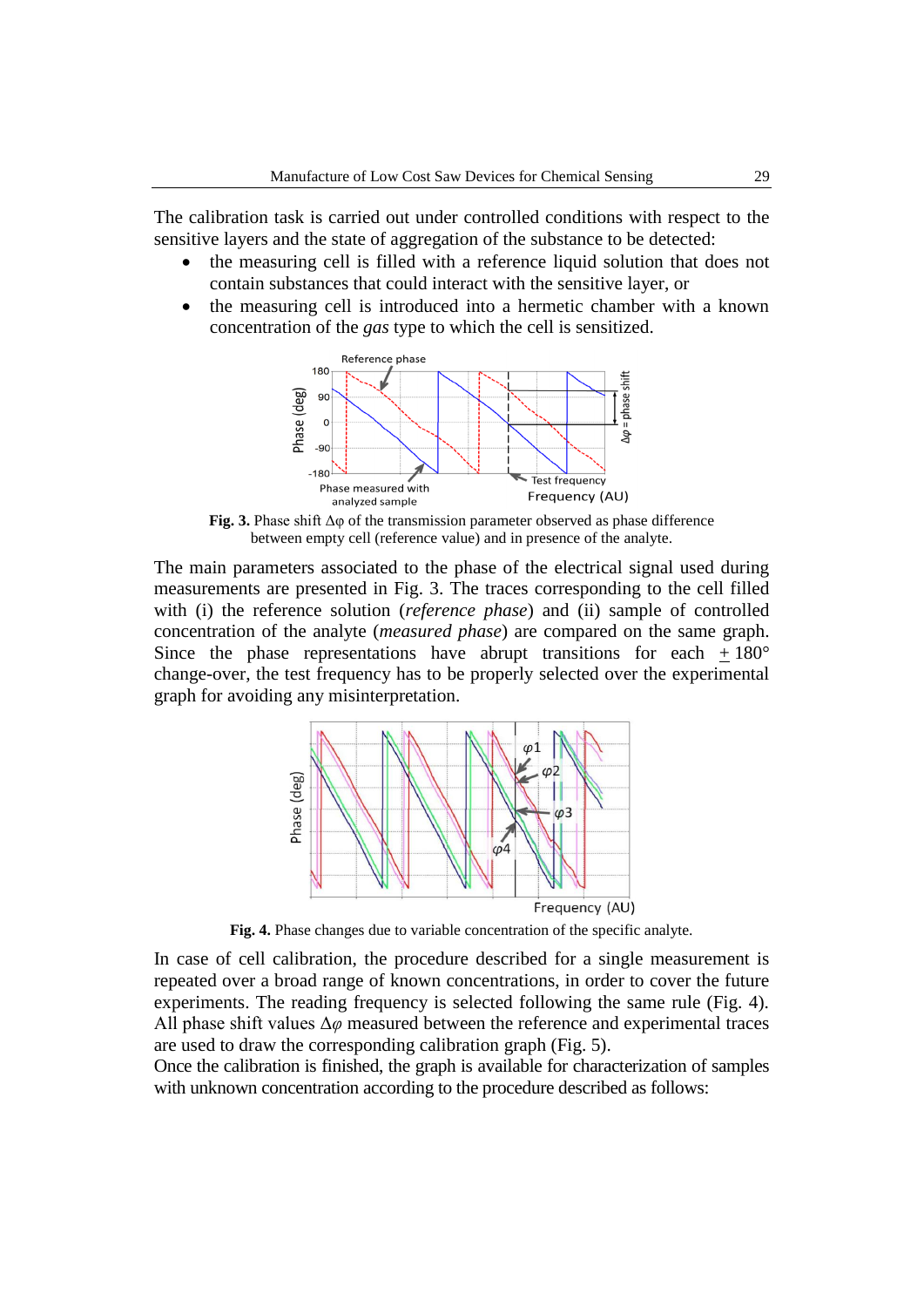- the phase shift corresponding to the measured sample is marked on graph's ordinate;
- a horizontal line is drawn from the actual phase shift value until it intersects the calibration curve;
- the vertical line drawn from the intersection point crosses the abscissa in the point of the unknown concentration.



**Fig. 5.** Example of calibration graph based on experimental results.

This characterization method has been successfully used to determine the mycotoxin concentration in a liquid sample [8]. The VNAs are particularly useful for accurate measurements and for calibration purpose as well. However, these equipment units are bulky and very expensive for most applications. New characterization methods and low cost test fixtures were therefore developed, especially for portable units. A low-cost measurement alternative consists in inserting the transmission-type sensor in a positive feedback loop of an amplifier (Fig. 6.a). There are specific amplitude and phase conditions to be simultaneously fulfilled within the loop for starting the oscillation of this circuit [12]. Therefore, the operation frequency is a function of the transmission parameters within the acoustic wave path, that are dependent on actual interactions between the measured sample and the sensing area of the test cell provided with a SAW sensor [13].



incorporating the SAW sensor measurement cell (a), and differential, dual oscillator structure (b).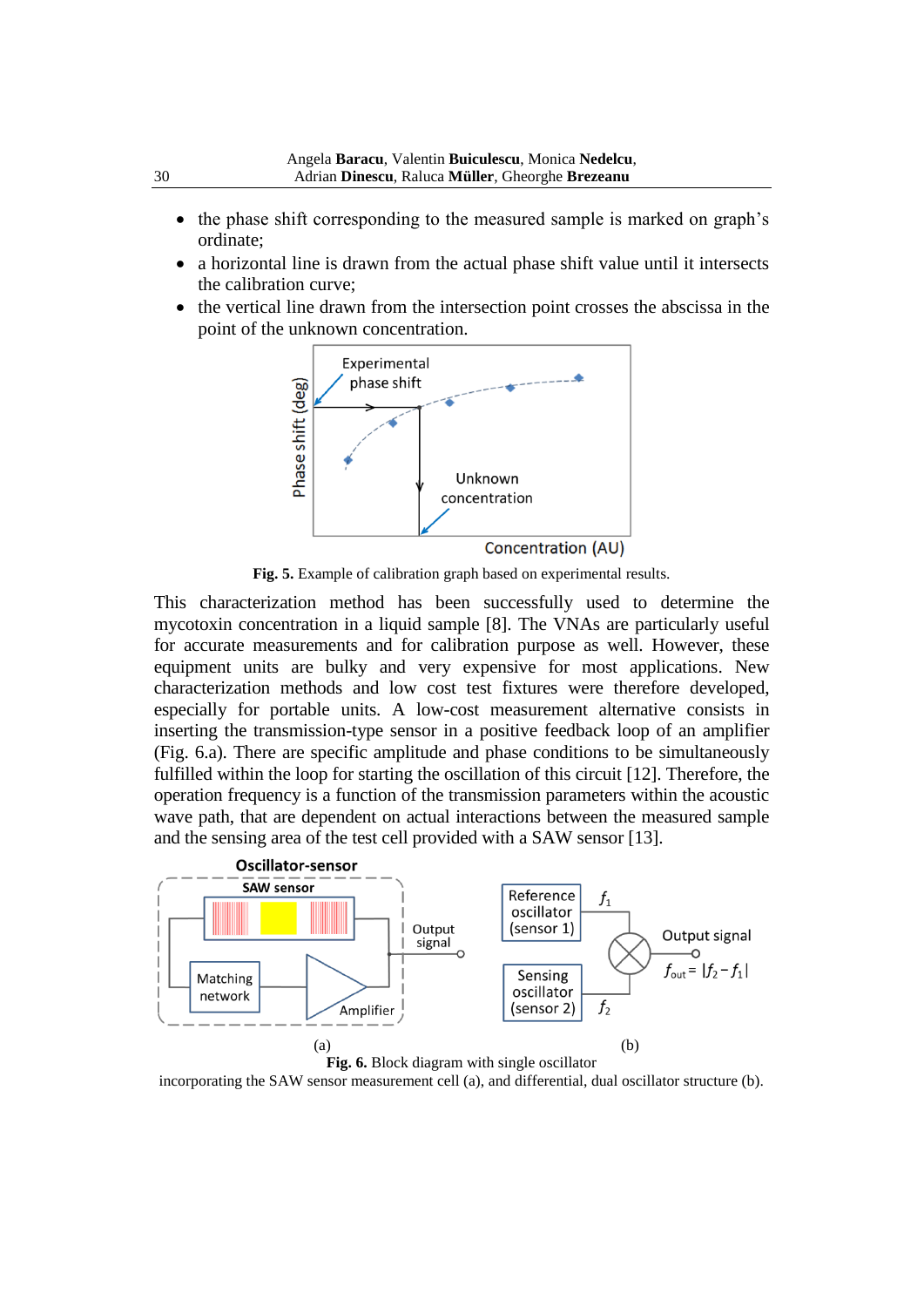The measurement cells are sensitive to certain environmental conditions not properly controlled during long periods of time, e.g. temperature and pressure, or directly related to the analyte. The differential systems (Fig. 6.b) can be therefore used for compensating these "external" effects, with one cell for reference, and the other one for sensing:

- the reference sensor provides a signal which is exclusively influenced by the environmental conditions, since its sensing area is not in contact with the analyte,
- the response of the second sensor to environmental factors is similar to that of the reference sensor and, furthermore, is influenced by the concentration of the specific analyte under test.

Since the sensors are identical, they have similar behaviour in the presence of the external disturbing factors, hence the frequency of the output signal becomes proportional only to the analyte's concentration.

$$
f_{out} = \left| f_2 - f_1 \right|
$$

This setup can be used successfully to give a comparison of specific and nonspecific responses, as well as to eliminate the external (environmental) effects, not directly related to the specimen under test, e.g. temperature, humidity, pressure. Also, the differential method provides low cost measurements of gaseous and liquid analytes, because the VNA in no more required.

#### **4. Conclusions and Future Prospects**

As stated in this paper, throughout the fabrication stage of the surface acoustic wave (SAW) devices, optimal technological solutions for  $36^{\circ}$ YX LiTaO<sub>3</sub> substrate processing have been done.

These solutions are meant to value over the excellent piezoelectric properties of the substrate, but in the same time to avoid the undesired accompanying pyroelectric effect. The detecting area of the sensor was fabricated from a gold film, thus comprising a good immobilization of antibodies, while the silicon dioxide has ensured the trapping of the surface acoustic waves on the surface of the piezoelectric substrate. A functional testing of the SAW sensor was done and it was established how the phase shift of the sensor transfer function is depending on mycotoxin solution concentration [8].

The design of a differential measurement system is considered for future, accurate measurements. Two identical delay line devices, one for sensing and the other one as reference, are required for the best performance. This setup can be used successfully to give a comparison of specific and non-specific responses, as well as to eliminate the undesirable environmental effects (temperature or humidity variations).